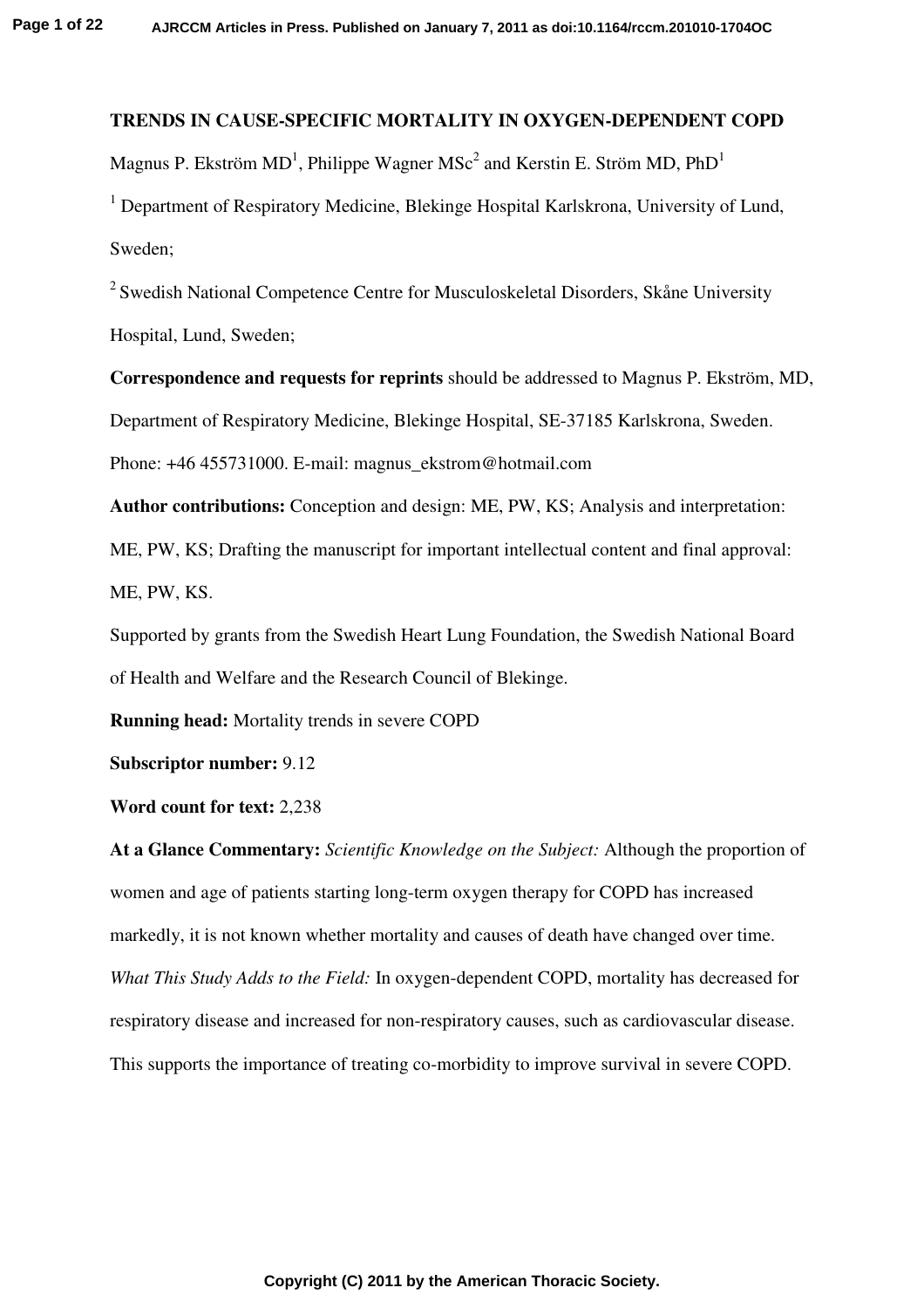**Page 2 of 22**

Word count for abstract: 241

## **ABSTRACT**

**Rationale:** Since the introduction of long-term oxygen treatment (LTOT) in COPD with chronic hypoxia, the proportion of women and the age of patients starting LTOT has increased markedly. We hypothesize that this might have led to shifts in the causes of death over time.

**Objectives:** To test for time trends in cause-specific mortality in COPD with LTOT.

**Methods:** Patients starting LTOT for COPD in Sweden between 1 January 1987 and 31 December 2004 were included in a national prospective study and followed until withdrawal of LTOT, death or 31 December 2004. The primary endpoint was cause of death obtained from the National Causes of Death Register.

**Measurements and Main Results:** A total of 7,628 patients (53% women) were followed for a median of 1.7 years (range 0-18.0). No patient was lost to follow up and 5,457 patients died during the study. The crude overall mortality increased by 1.6% per year (95% confidence interval (CI), 0.9-2.2; P<0.001). The absolute risk of death increased for circulatory disease by 2.8% (1.3 – 4.3; P<0.001) year<sup>-1</sup> and for digestive organ disease by 7.8% (1.9 – 14.0; P=0.009) year<sup>-1</sup>. The absolute risk of death decreased for respiratory disease,  $2.7\%$  (2.0- 3.3; P<0.001) year<sup>-1</sup> and for lung cancer,  $3.4\%$  (1.1 – 5.7; P=0.004) year<sup>-1</sup>.

**Conclusions:** In oxygen-dependent COPD, mortality has increased over time both overall and of non-respiratory causes, including cardiovascular disease. This highlights the importance of optimized diagnostics and treatment of co-morbidities in order to decrease morbidity and mortality.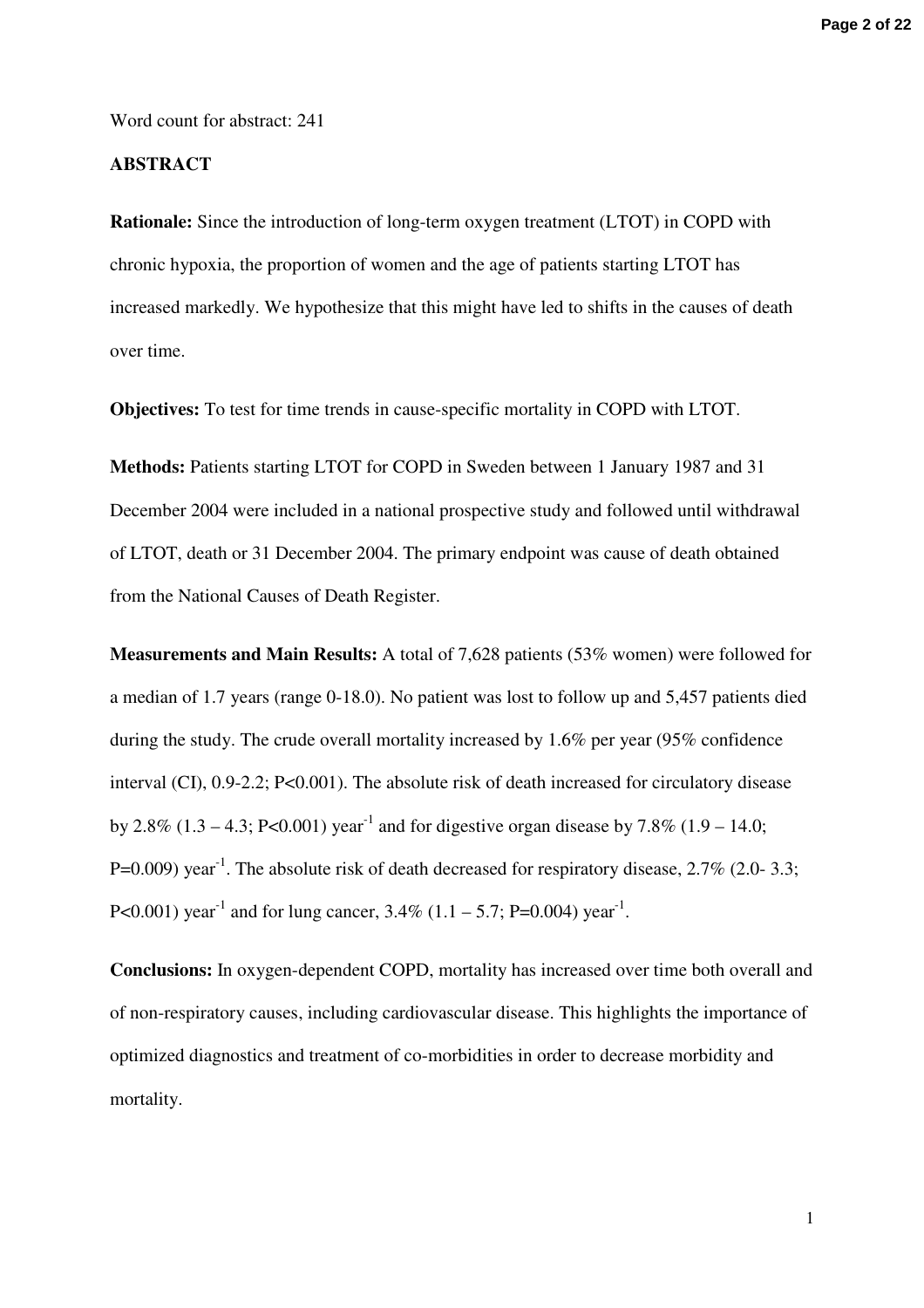#### **INTRODUCTION**

Patients with severe chronic obstructive pulmonary disease (COPD) suffer from high morbidity and mortality (1-2). Long-term oxygen therapy (LTOT) improves the survival time in the most severe COPD with chronic hypoxia ( $P_aO_2 < 7.3$  kPa), as was shown in two randomized controlled trials published in the early 1980s (3-4).

A later study of a less selective group of patients showed shorter survival times than in the previous randomized controlled trials, mainly because the less selected patients were older and had more co-morbidities (1). Both age and co-morbidity are important predictors of mortality in COPD (5-6).

In recent decades the demography of patients starting LTOT for COPD has changed markedly. In Sweden, the mean age of patients starting LTOT increased from approximately 66 to 73 years between 1987 and 2000 (7). There has also been a significant increase in the proportion of women; in fact the majority of patients starting LTOT are now women (7). The prevalence of cardiovascular disease, which is increased in severe COPD, has been shown to rise with age (6, 8-9). Thus, the burden of cardiovascular disease and other co-morbidities might have increased, but it is unknown whether mortality and causes of death have changed over time in severe COPD. We hypothesize that the overall mortality has increased, and that over time more patients die from non-respiratory causes, such as cardiovascular disease.

The aim of this national prospective study was to evaluate whether there have been any time trends in overall and cause-specific mortality in patients on LTOT due to COPD, with special attention paid to mortality from cardiovascular disease.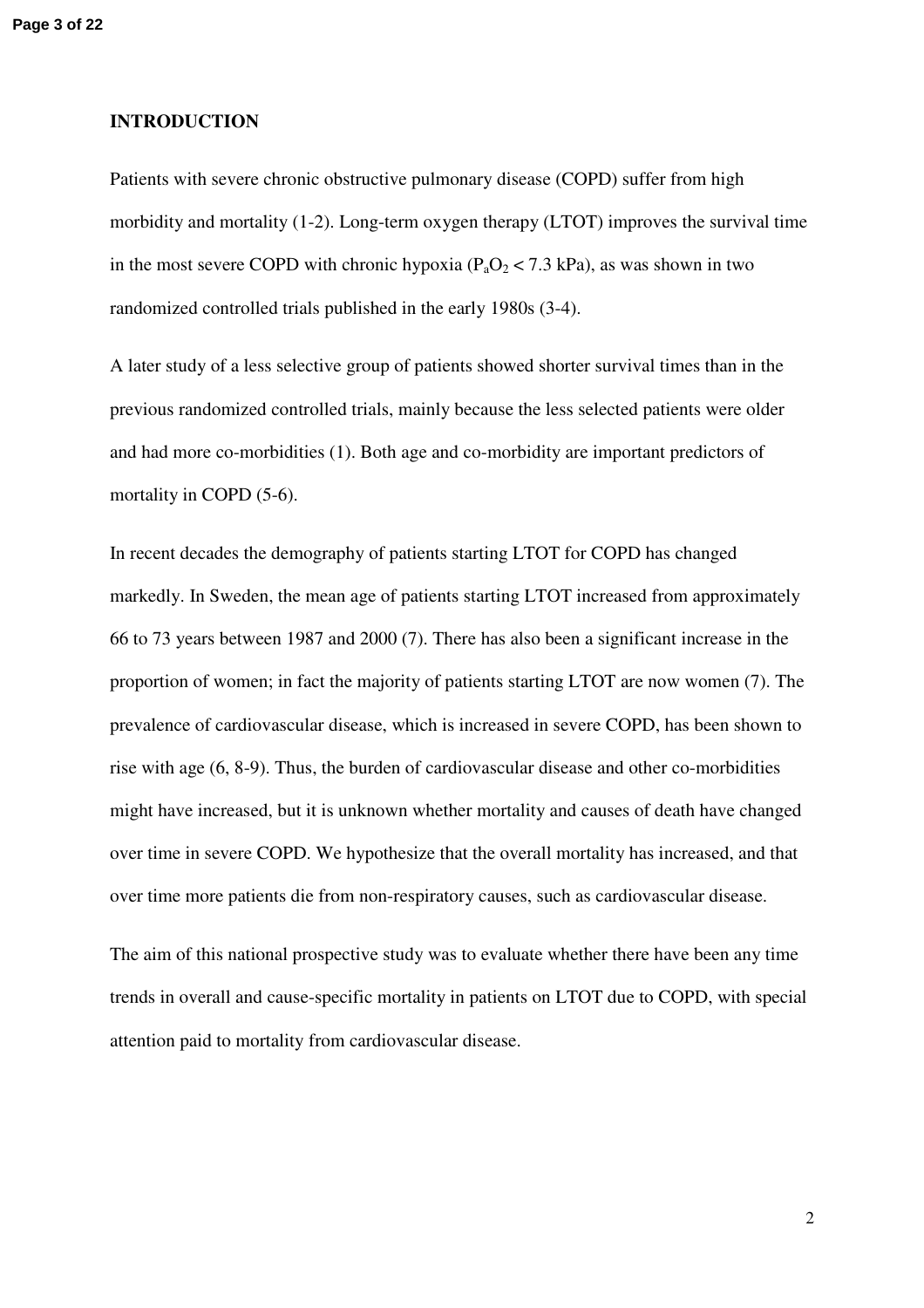#### **MATERIAL AND METHODS**

Patients starting LTOT after 1 January 1987 were prospectively included in a National Oxygen Register administered by the Swedish Society of Respiratory Medicine. Details of the register and the indications for LTOT have been previously published (7).

Patients aged 18 or above who started LTOT between 1 January 1987 and 31 December 2004 were eligible for inclusion in the study. Excluded were patients who started LTOT more than once (n=71) or were incorrectly registered (n=18). All other patients were followed prospectively with cause of death as the primary outcome, as previously reported (2). Baseline data were collected at the start of LTOT on arterial gas tension of oxygen  $(P_aO_2)$  and carbon dioxide  $(P_aCO_2)$  when breathing air and during oxygen therapy, forced expiratory volume in one second  $(FEV_1)$ , forced vital capacity  $(FVC)$ , smoking history (never, past or current smoking), the prescribed oxygen dose, the prescribed duration of oxygen treatment per day and WHO performance status (10).

The underlying causes of death were obtained from the Swedish Causes of Death Register, coded according to the ninth (before 1997) and tenth revisions of the International Classification of Disease (ICD) (11-12). The definitions and grouping of the diagnosis entities have been described elsewhere (2).

All patients gave their informed consent to participate. The study was approved by all ethics committees in Sweden, the Swedish National Board of Health and Welfare, and the Data Inspection Board.

#### **Statistical methods**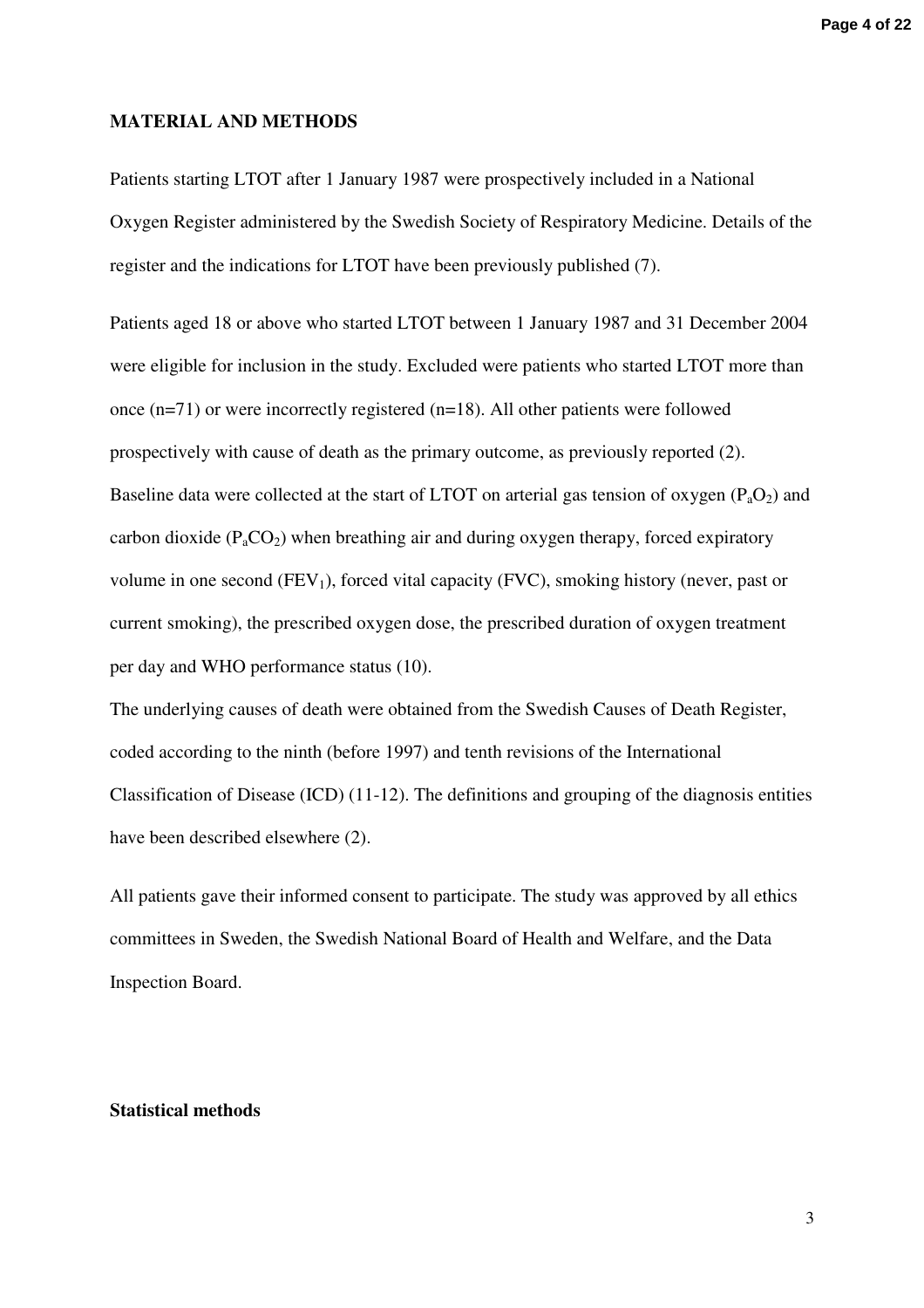Baseline data were summarized using mean  $\pm$  SD and percentages for continuous and categorical variables respectively. Changes in baseline data with calendar year of starting LTOT (start year) were described using linear regression for continuous and logistic regression for categorical variables.

Time under risk was defined as the time from starting LTOT until death, withdrawal of LTOT or 31 December 2004, whichever came first.

The change in overall mortality rate by starting year was evaluated using Cox regression (13). Changes in absolute risk of death for different causes of death (absolute cause-specific mortality) by starting year were evaluated by the proportional hazards model of Fine and Gray, which addresses the issue of competing risks (14). Overall and absolute cause-specific mortality were presented unadjusted and adjusted for age, sex,  $P_aO_2$  air, smoking history and WHO performance status at baseline. In the adjusted analysis, WHO performance status was included because it predicted missing data in  $P_aO_2$  air, and thereby helped to avoid consequent bias in the regression estimates when analyzing complete cases only (15).

Furthermore, the excess mortality, defined as the cause-specific mortality of the cohort as compared with that of the Swedish general population standardized for age, sex and calendar year, was expressed as standardized mortality rates (SMRs). Trends in SMRs by calendar year, adjusted for age and sex, were estimated using Poisson modelling (16). In all analyses, mortality estimates were tabulated for diagnosis entities accounting for more than 1% of total deaths. All statistical tests were two-sided and P-values below the standard value of 0.05 were considered statistically significant. All confidence intervals were 95%-intervals. All statistical analyses were performed with Stata version 11.0 (StataCorp LP; College Station, TX).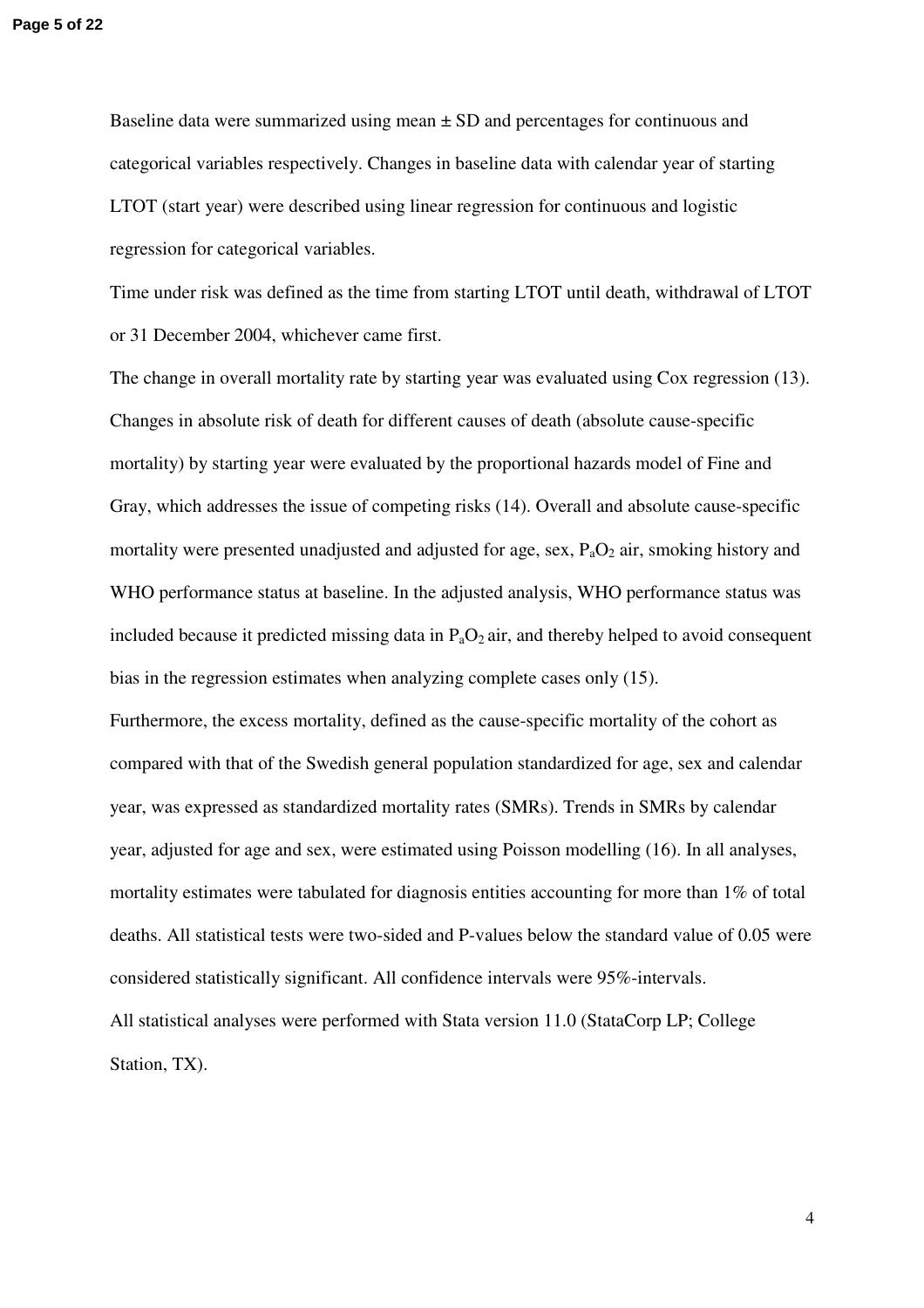#### **RESULTS**

A total of 7,628 patients, 4,027 women and 3,601 men, were included in the study. No patient was lost to follow up. LTOT was withdrawn prior to death in 522 (6.8%) patients, owing to improvement in oxygenation (n=170), poor compliance (n=31) or for other reasons (n=321).

Baseline data are shown in Table 1. There was a pronounced increase in the proportion of women and in the mean age of patients starting LTOT during the study period. The mean  $FEV<sub>1</sub>$ , FVC, and the level of  $P<sub>a</sub>O<sub>2</sub>$  and  $P<sub>a</sub>CO<sub>2</sub>$  at baseline, both breathing ambient air and on oxygen, remained relatively constant. A total of 73% of the patients had  $P_aO_2 < 7.3$  kPa on air, and this proportion did not change over time (P=0.324).

## *Overall mortality rate*

The median observation time was 1.71 years (range 0-17.97), generating 18,126.6 personyears at risk of death for the cohort as a whole. A total of 5,457 patients, 2,748 women and 2,709 men, died during follow up, resulting in a crude overall mortality rate of 30.1 deaths per 100 person-years (95% CI, 29.3-30.9).

There was a significant increase in the crude overall mortality of 1.6% (95% CI, 0.9-2.2; P<0.001) per year. Between 1987 and 2004, the crude mortality rate increased by a total of 33.1% (95% CI, 17.5-48.0).

However, after adjusting for age, sex,  $P_aO_2$  breathing air, smoking history and WHO performance status, there was no significant time trend in the overall mortality rate, as shown in Table 2.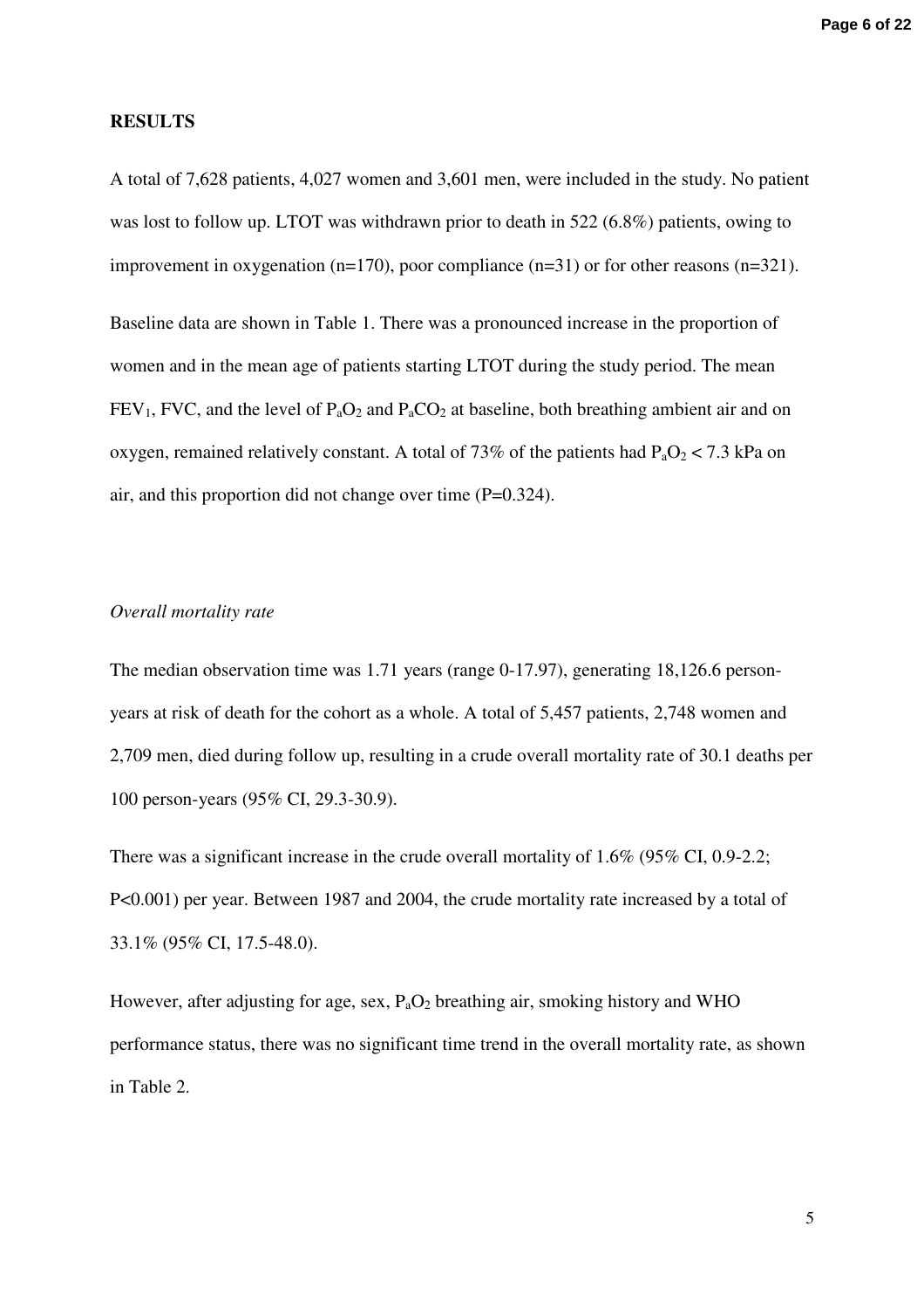#### *Absolute cause-specific mortality*

The most common causes of death were respiratory (n=3885; 71%), circulatory (n=847; 16%), cancer (n=414; 7.6%) and digestive organ disease (n=62; 1.1%). The autopsy rate for the cohort declined from 16% 1987-1991 to 8% 2000-2004.

Time trends in crude and adjusted absolute cause-specific mortality are listed in Table 3. Crude mortality decreased for respiratory disease and increased for non-respiratory causes, including lung cancer, digestive organ disease and ischemic heart disease. Between 1987 and 2004 the crude mortality decreased for COPD by 29.2% (95% CI, 19.5 – 37.8) and decreased for lung cancer by  $46.3\%$  (95% CI, 18.1 – 65.2). During the same period, circulatory disease increased by 61.5% (95% CI, 26.2 – 113.4).

After adjusting, both the decrease in mortality for respiratory disease and the increase in mortality owing to non-respiratory causes became more pronounced. On the other hand, there was no significant trend in adjusted mortality for circulatory disease. The relative change in adjusted mortality between 1987 and 2004 for the main diagnosis groups are visualized in Figure 1.

#### *Excess mortality (SMR)*

As shown in Table 4, excess mortality increased over time both overall, as well as for respiratory disease, cancer, digestive and circulatory disease, including ischemic heart disease.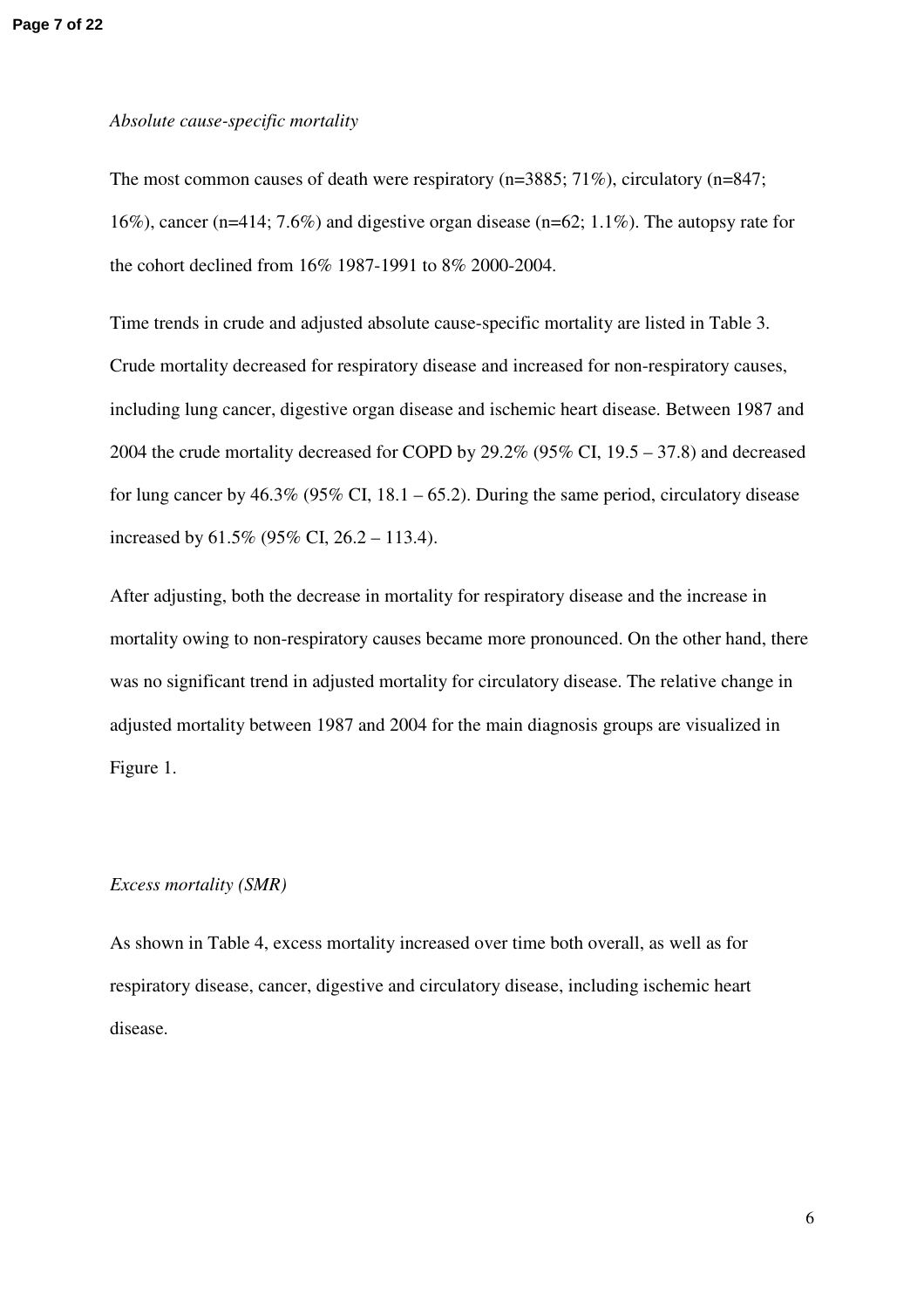#### **DISCUSSION**

The main findings are that the crude overall mortality is increasing over time for patients starting LTOT for COPD, with a shift from respiratory causes and lung cancer to more circulatory causes of death, including ischemic heart disease. Furthermore, the excess mortality is increasing markedly both overall and for cardiovascular disease.

This is, to the authors' knowledge, the first study of changes in cause-specific mortality over time in severe COPD. It is known from previous studies that in oxygen-dependent COPD, a substantial proportion of patients die from non-respiratory causes (17), and that patients starting LTOT today are older, have more co-morbidity and higher overall mortality than the patients in the original randomized trials (1, 3-4, 7). This study extends the previous observations by showing that although most deaths are still attributed to respiratory disease, mortality and causes of death have changed in recent decades in oxygen-dependent COPD, with increasing mortality from non-respiratory causes.

The strength of the present study is the inclusion of a large national cohort of patients starting LTOT for COPD. The coverage of the register has been validated to some 85% of the total number of patients starting LTOT in Sweden (18). The loss of data applies to entire counties owing to temporary shortages of staff, and is not likely to have been selective. Furthermore, no patient was lost to follow up. The findings in the present study are therefore likely to have high validity for clinical practice.

Nevertheless, the mortality estimates should be interpreted with some caution since they are based on data from death certificates. The cause-specific estimates could be affected by changes over time in diagnostics as well as changes in coding and classification of the causes of death by physicians and in the Swedish Causes of Death Register. However, the change from ICD9 to ICD-10 in 1997 is unlikely to have affected the reliability of the results,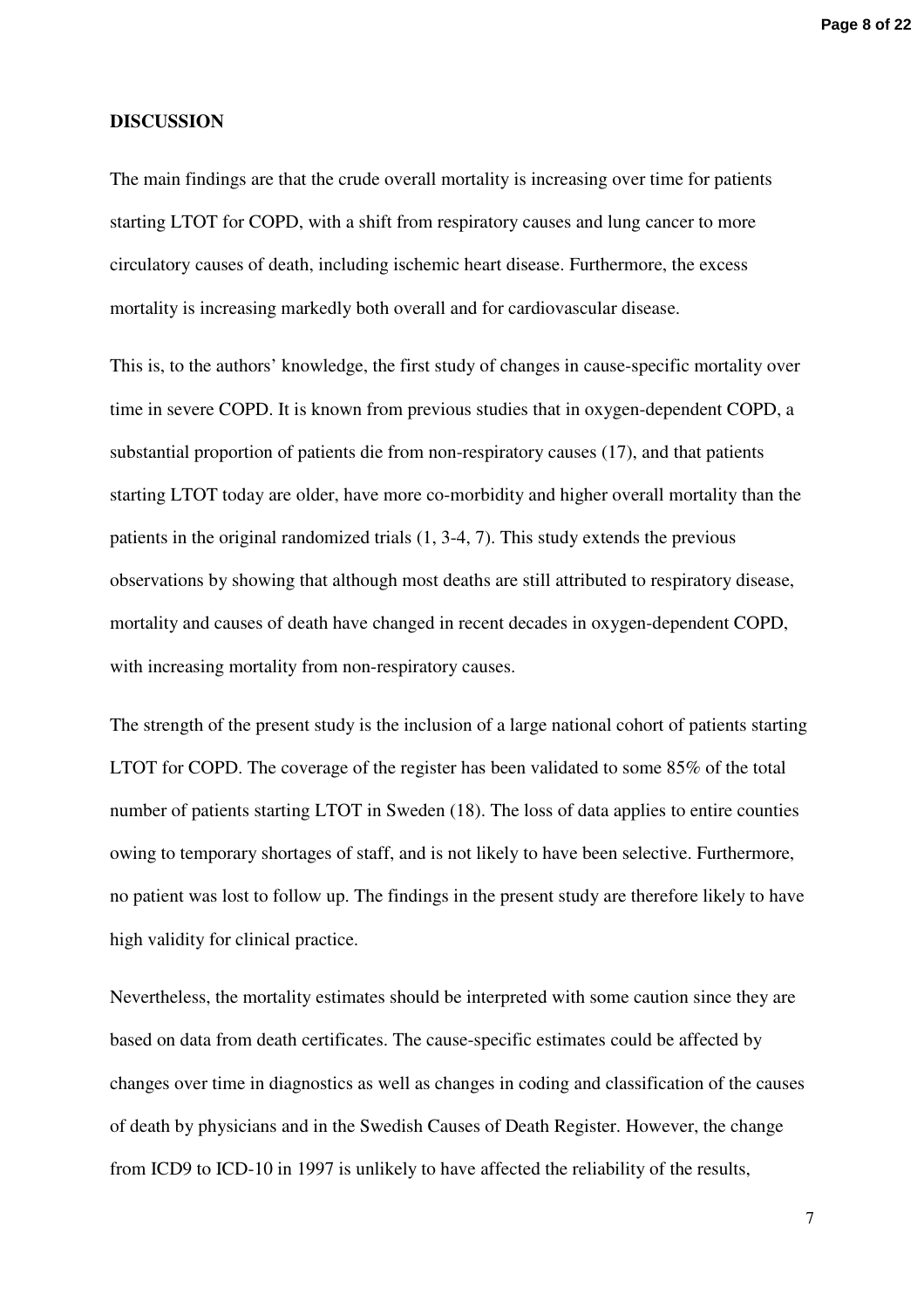according to a analysis performed by the Swedish National Board of Health and Welfare (19). In our opinion, the possible bias does not substantially affect the internal or external validity of the present study.

When considering possible explanations for the observed time trends in mortality, two striking facts are the increase in the proportion of women and the age of the patients starting LTOT. These changes might partly be attributable to changes in the smoking habits of the Swedish population (7). Since the 1970s, the rate of active smokers and the amount of smoking has decreased for both sexes, but less in women than in men (20). Most, but not all (21), studies indicate that women might be more vulnerable to the adverse effects of smoking than men (22-24), and the proportion of ever-smokers has increased more in women than in men (20). As a result, the majority of patient starting LTOT for COPD are now women. Owing to less total tobacco exposure, the decline in lung function is delayed and both men and women are older when they require LTOT (7). Improved survival for other diseases, most notably cardiovascular disease (25), can also have increased the number of elderly patients with COPD eligible for LTOT, as well as the prevalence of co-morbidity. In addition, over time as LTOT has become more established, physicians might have become less reluctant to prescribe LTOT to older patients with more co-morbidity, even if this patient category was not included in the original randomized trials (3-4).

In the multiple regression analysis, the rising age explained most of the increase in crude mortality overall and for circulatory disease. Interestingly, the concomitant increase in overall excess mortality, which is age-standardized, indicates that the association between age and mortality might largely be due to increased morbidity rather than the effect of aging itself. In our view, the mechanism underpinning the increasing overall and non-respiratory mortality is that the patients have a progressively higher burden of co-morbidity and become more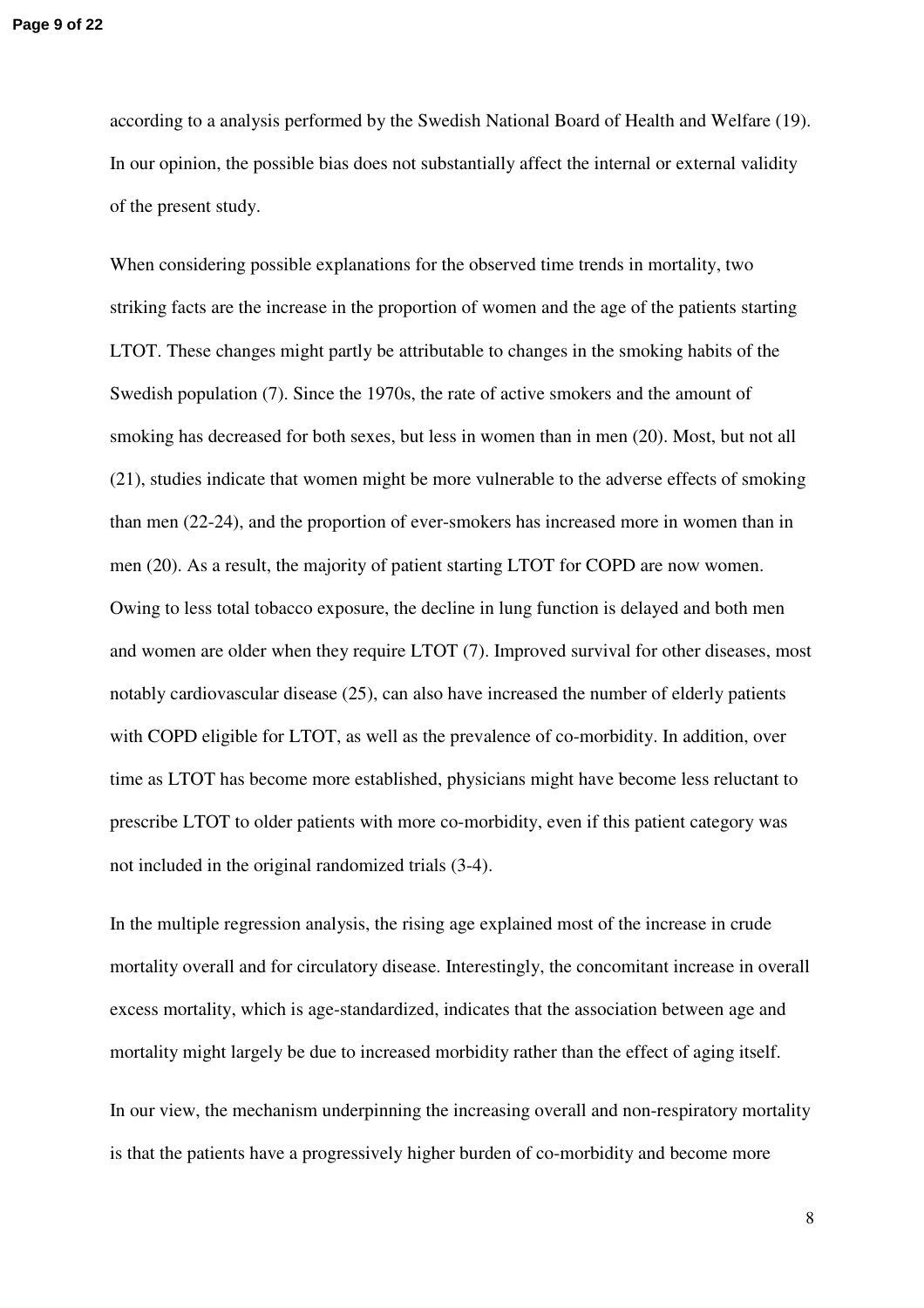vulnerable with increasing age. This hypothesis is supported by the previous observations that in severe COPD, co-morbidity is prevalent (5-6, 8), increases further with age (6, 26), and is a strong predictor of mortality (5-6, 27). The remaining time trends in mortality for respiratory and non-respiratory disease after adjusting might be due to residual co-morbidity not accounted for in the multiple regression analysis.

Some additional findings deserve mentioning. The decreasing mortality for COPD and lung cancer might in part be attributed to improved treatment, but may also be a reciprocal effect of the increasing mortality from non-respiratory diseases. The lack of increase in mortality for heart failure might be explained by advances in the treatment of heart failure over the last decades, or by the particular difficulty in differentiating heart failure from the respiratory disease in severe COPD. Thus heart failure might be under-reported as the cause of death, and whether there has been any trend in mortality for heart failure remains uncertain.

Excess mortality consists of a comparison of the mortality trends in the study group with the mortality trends in the general population. The excess mortality decreased for COPD since the mortality from COPD decreased among the study participants, but increased markedly in the general population during the study period (25). For cardiovascular disease, the development was the opposite. The mortality from ischemic heart disease declined by more than 50% between 1986 and 2002 in the general Swedish population (25). According to a recent study, 55% of the decline was attributable to risk factor reductions, such as decreased smoking and total serum cholesterol, and 36% of the decline was attributable to medical and interventional treatments (28). However, it seems as if patients with severe COPD have not benefited from these improvements, since the excess mortality for ischemic heart disease has increased in our patient cohort, and therefore lose progressively more years of life than the general population. This highlights the importance of promoting multidisciplinary risk factor modifications as well as of optimizing the diagnostics and treatment of co-morbidities in COPD.

9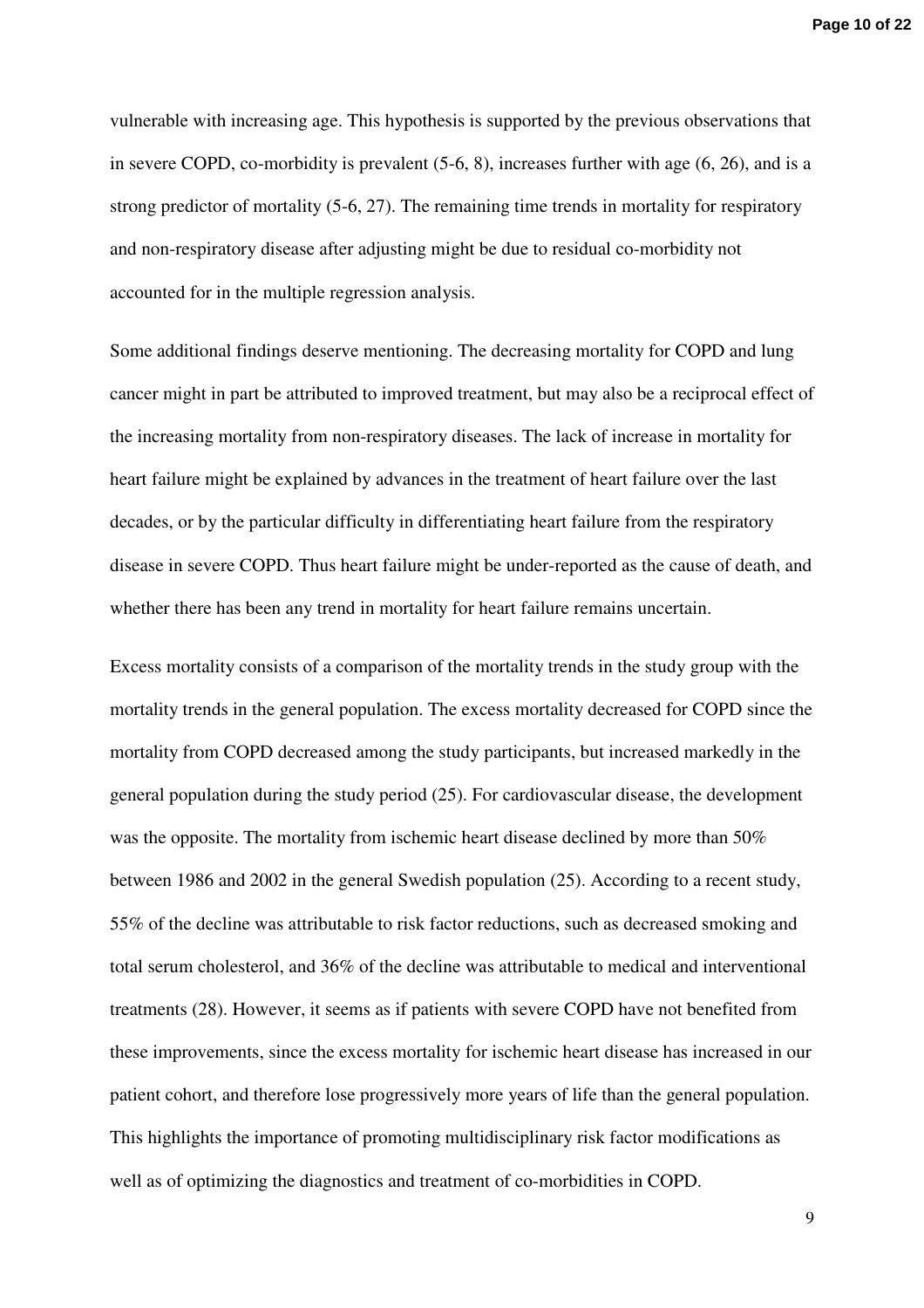In conclusion, the present study supports the important prognostic role of co-morbidity in oxygen-dependent COPD and shows that mortality has increased for non-respiratory causes, such as cardiovascular disease.

## **ACKNOWLEDGEMENTS**

The authors thank Lars-Age Johansson at the Swedish National Board of Health and Welfare for advice on the analysis of data from the Causes of Death Register, Karl Franklin at the Department of Surgery, Umeå University, for advice on the manuscript, and above all, the physicians and nurses who included and cared for the patients.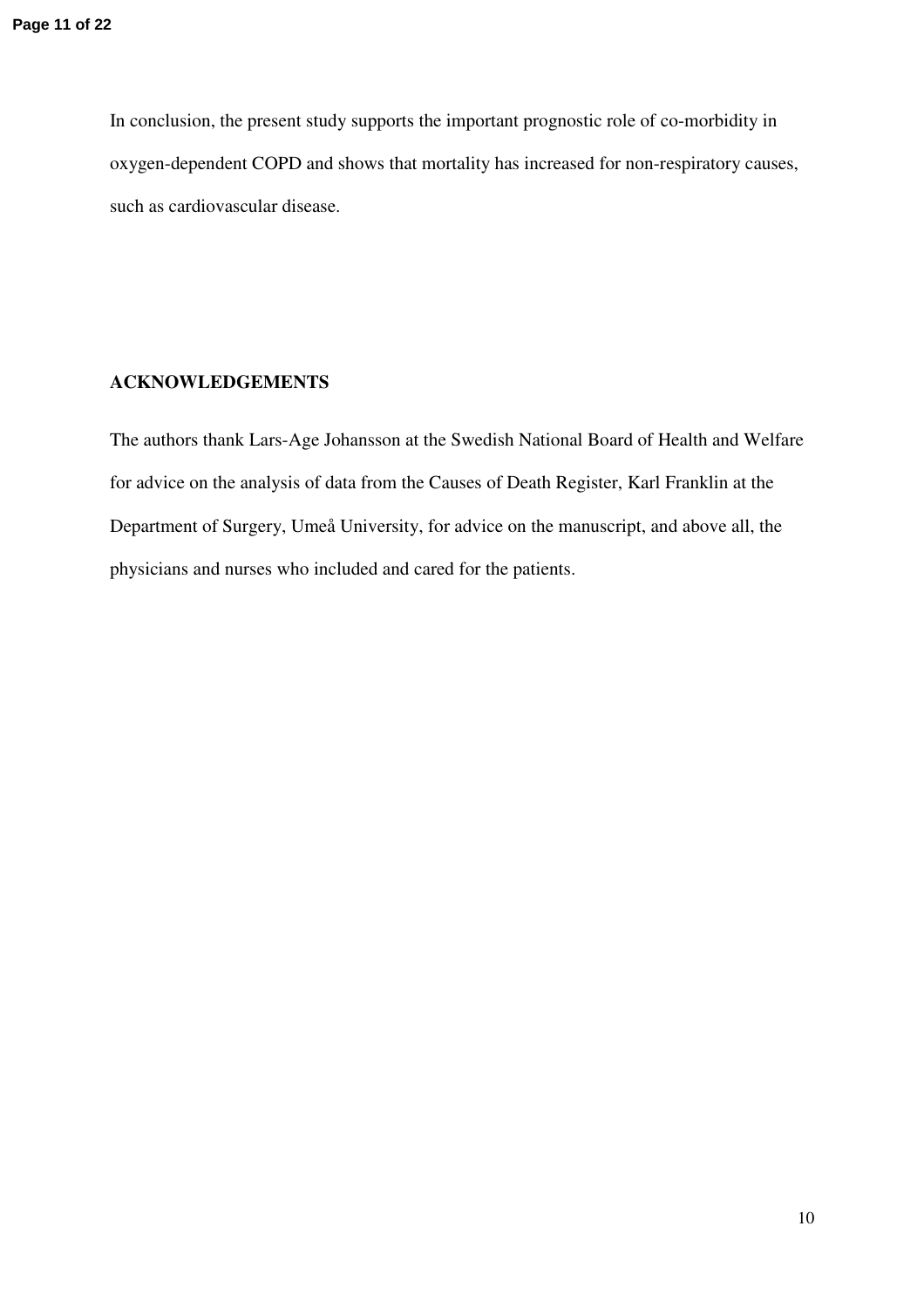#### References

1. Crockett AJ, Cranston JM, Moss JR, Alpers JH. Survival on long-term oxygen therapy in chronic airflow limitation: From evidence to outcomes in the routine clinical setting. *Intern Med J* 2001;31:448-454.

2. Ekstrom M, Franklin KA, Strom KE. Increased relative mortality in women with severe oxygen-dependent COPD. *Chest* 2010;137:31-36.

3. Nocturnal Oxygen Therapy Trial Group. Continuous or nocturnal oxygen therapy in hypoxemic chronic obstructive lung disease: A clinical trial. *Ann Intern Med*  1980;93:391-398.

4. Report of the Medical Research Council Working Party. Long term domiciliary oxygen therapy in chronic hypoxic cor pulmonale complicating chronic bronchitis and emphysema. *Lancet* 1981;1:681-686.

5. Antonelli Incalzi R, Fuso L, De Rosa M, Forastiere F, Rapiti E, Nardecchia B, Pistelli R. Co-morbidity contributes to predict mortality of patients with chronic obstructive pulmonary disease. *Eur Respir J* 1997;10:2794-2800.

6. Mannino DM, Thorn D, Swensen A, Holguin F. Prevalence and outcomes of diabetes, hypertension and cardiovascular disease in COPD. *Eur Respir J* 2008;32:962-969.

7. Franklin KA, Gustafson T, Ranstam J, Strom K. Survival and future need of long-term oxygen therapy for chronic obstructive pulmonary disease--gender differences. *Respir Med* 2007;101:1506-1511.

8. Curkendall SM, DeLuise C, Jones JK, Lanes S, Stang MR, Goehring E, Jr., She D. Cardiovascular disease in patients with chronic obstructive pulmonary disease, Saskatchewan Canada cardiovascular disease in COPD patients. *Ann Epidemiol* 2006;16:63- 70.

9. Curkendall SM, Lanes S, de Luise C, Stang MR, Jones JK, She D, Goehring E, Jr. Chronic obstructive pulmonary disease severity and cardiovascular outcomes. *Eur J Epidemiol* 2006;21:803-813.

10. Oken MM, Creech RH, Tormey DC, Horton J, Davis TE, McFadden ET, Carbone PP. Toxicity and response criteria of the eastern cooperative oncology group. *Am J Clin Oncol* 1982;5:649-655.

11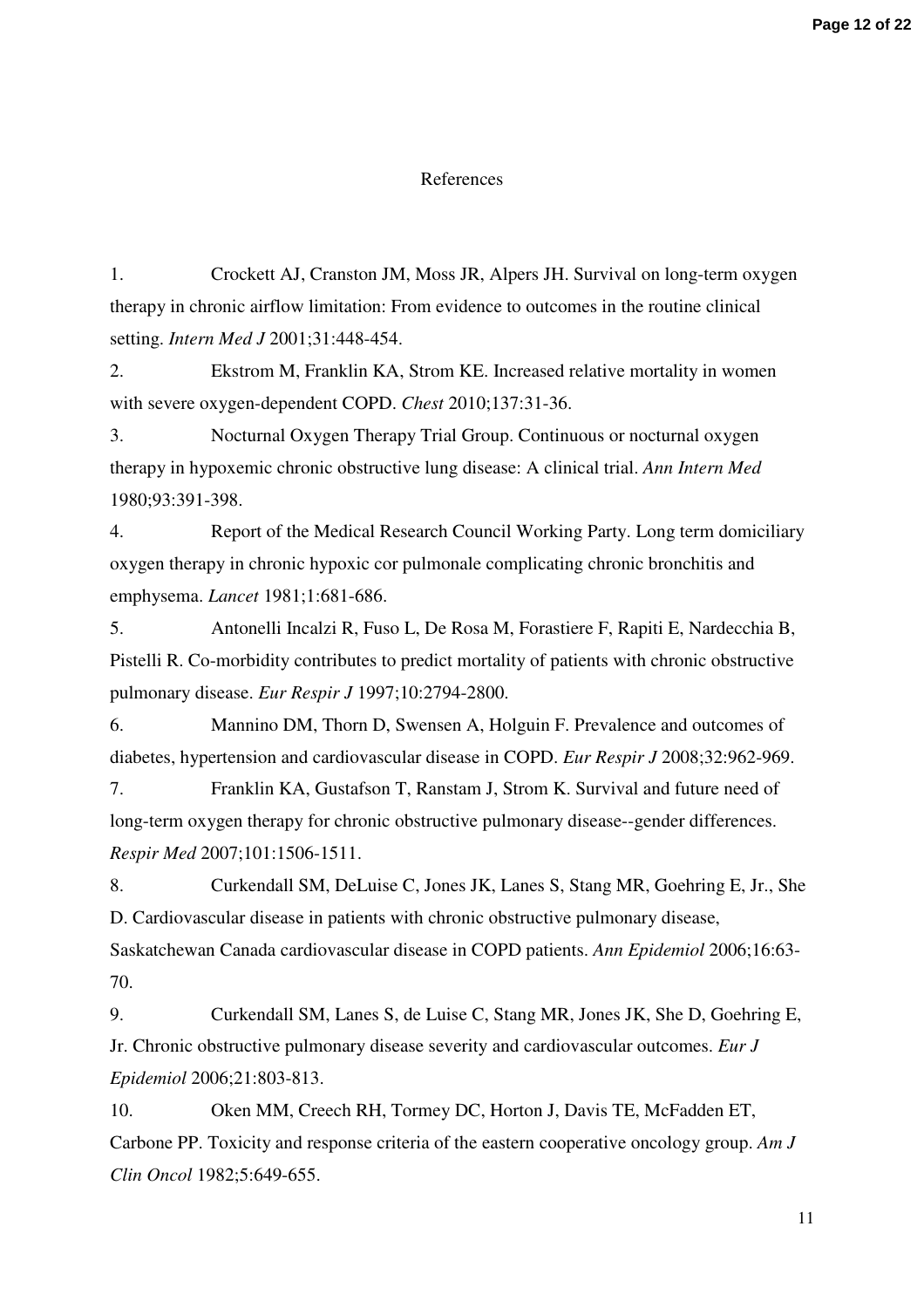11. World Health Organization. *Manual of the international classification of diseases, injuries and causes of death*. 9th revision, Vol 1. Geneva, Switzerland: WHO; 1978.

12. World Health Organization. *Manual of the international statistical classification of diseases and health related problems*. 10th revision, Vol 1. Geneva, Switzerland: WHO; 1992.

13. Cox DR. Regression models and life-tables. *Journal of the American Statistical Association* 1972;34:187-220.

14. Fine JP, Gray RJ. A proportional hazards model for the subdistribution of a competing risk. *Journal of the American Statistical Association* 1999;94:496-509.

15. Rathouz PJ. Identifiability assumptions for missing covariate data in failure time regression models. *Biostatistics* 2007;8:345-356.

16. Frome EL, Checkoway H. Epidemiologic programs for computers and calculators. Use of poisson regression models in estimating incidence rates and ratios. *Am J Epidemiol* 1985;121:309-323.

17. Zielinski J, MacNee W, Wedzicha J, Ambrosino N, Braghiroli A, Dolensky J, Howard P, Gorzelak K, Lahdensuo A, Strom K, Tobiasz M, Weitzenblum E. Causes of death in patients with COPD and chronic respiratory failure. *Monaldi Arch Chest Dis* 1997;52:43- 47.

18. Strom K, Boe J. A national register for long-term oxygen therapy in chronic hypoxia: Preliminary results. *Eur Respir J* 1988;1:952-958.

19. Johansson L. Mortality bridge coding ICD9/ICD10: Preliminary results from a statistics sweden study, World Health Organization, Meeting of heads of WHO collaborating centres for the classification of diseases, WHO/HST/ICD/C/00.66, 2000.

20. Statistics Sweden. *Living conditions. Report no. 105. Health related habits of life 1980-2002*. Stockholm, Sweden: Statistics Sweden; 2004.

21. de Torres JP, Campo A, Casanova C, Aguirre-Jaime A, Zulueta J. Gender and chronic obstructive pulmonary disease in high-risk smokers. *Respiration* 2006;73:306-310.

22. Xu X, Li B, Wang L. Gender difference in smoking effects on adult pulmonary function. *Eur Respir J* 1994;7:477-483.

23. Langhammer A, Johnsen R, Gulsvik A, Holmen TL, Bjermer L. Sex differences in lung vulnerability to tobacco smoking. *European Respiratory Journal* 2003;21:1017-1023.

24. Gan WQ, Man SFP, Postma DS, Camp P, Sin DD. Female smokers beyond the perimenopausal period are at increased risk of chronic obstructive pulmonary disease: A systematic review and meta-analysis. *Respiratory Research* 2006;7:52.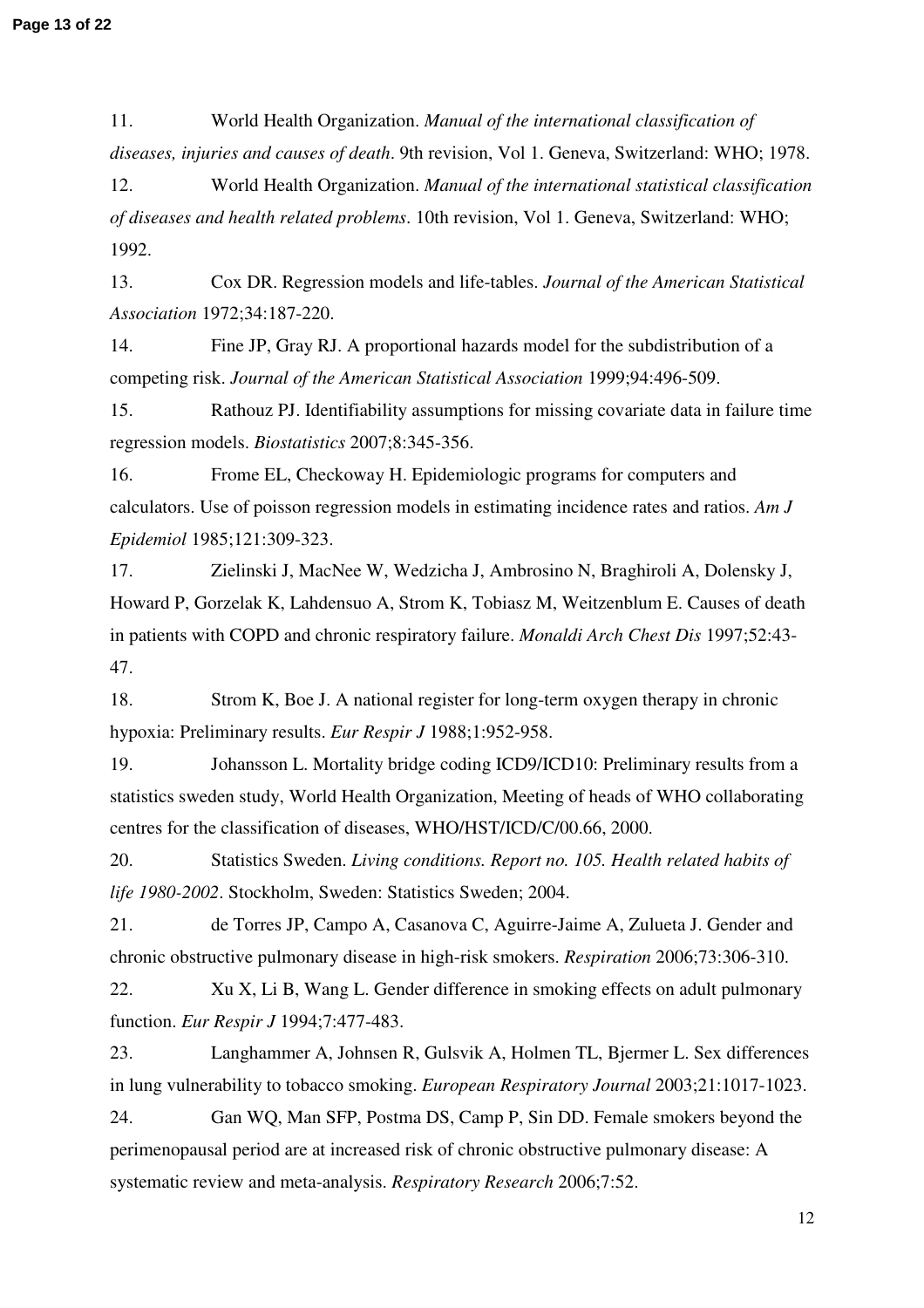25. Statistics Sweden. Causes of death 2008 [Internet]. Stockholm, Sweden: Statistics Sweden; 28 April 2010 [cited 13 December 2010]. Available from: http://www.socialstyrelsen.se/publikationer2010/2010-4-31.

26. Huiart L, Ernst P, Suissa S. Cardiovascular morbidity and mortality in COPD. *Chest* 2005;128:2640-2646.

27. Marti S, Munoz X, Rios J, Morell F, Ferrer J. Body weight and comorbidity predict mortality in COPD patients treated with oxygen therapy. *Eur Respir J* 2006;27:689- 696.

28. Bjorck L, Rosengren A, Bennett K, Lappas G, Capewell S. Modelling the decreasing coronary heart disease mortality in sweden between 1986 and 2002. *Eur Heart J*  2009;30:1046-1056.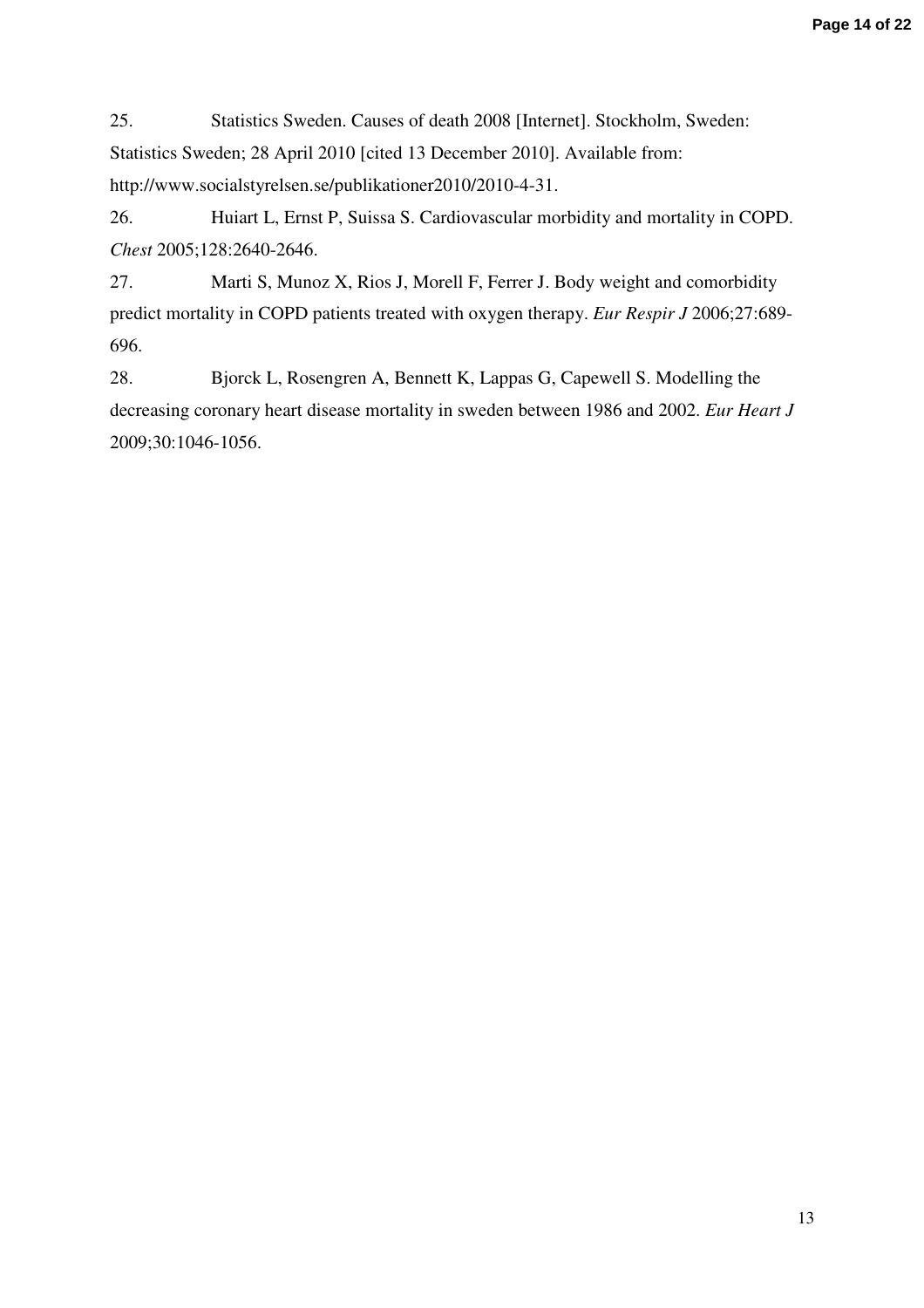## **FIGURE LABELS**

Figure 1. Changes in the adjusted absolute cause-specific mortality for the main diagnosis groups between 1987 and 2004 in patients on long-term oxygen therapy for COPD. Mortality was adjusted for age, sex, P<sub>a</sub>O<sub>2</sub> breathing air, smoking history and WHO performance status at baseline. Time trends were significant for respiratory (P<0.001) and non-respiratory causes  $(P=0.013)$ , but not for the subgroups cancer  $(P=0.101)$  or circulatory disease  $(P=0.328)$ .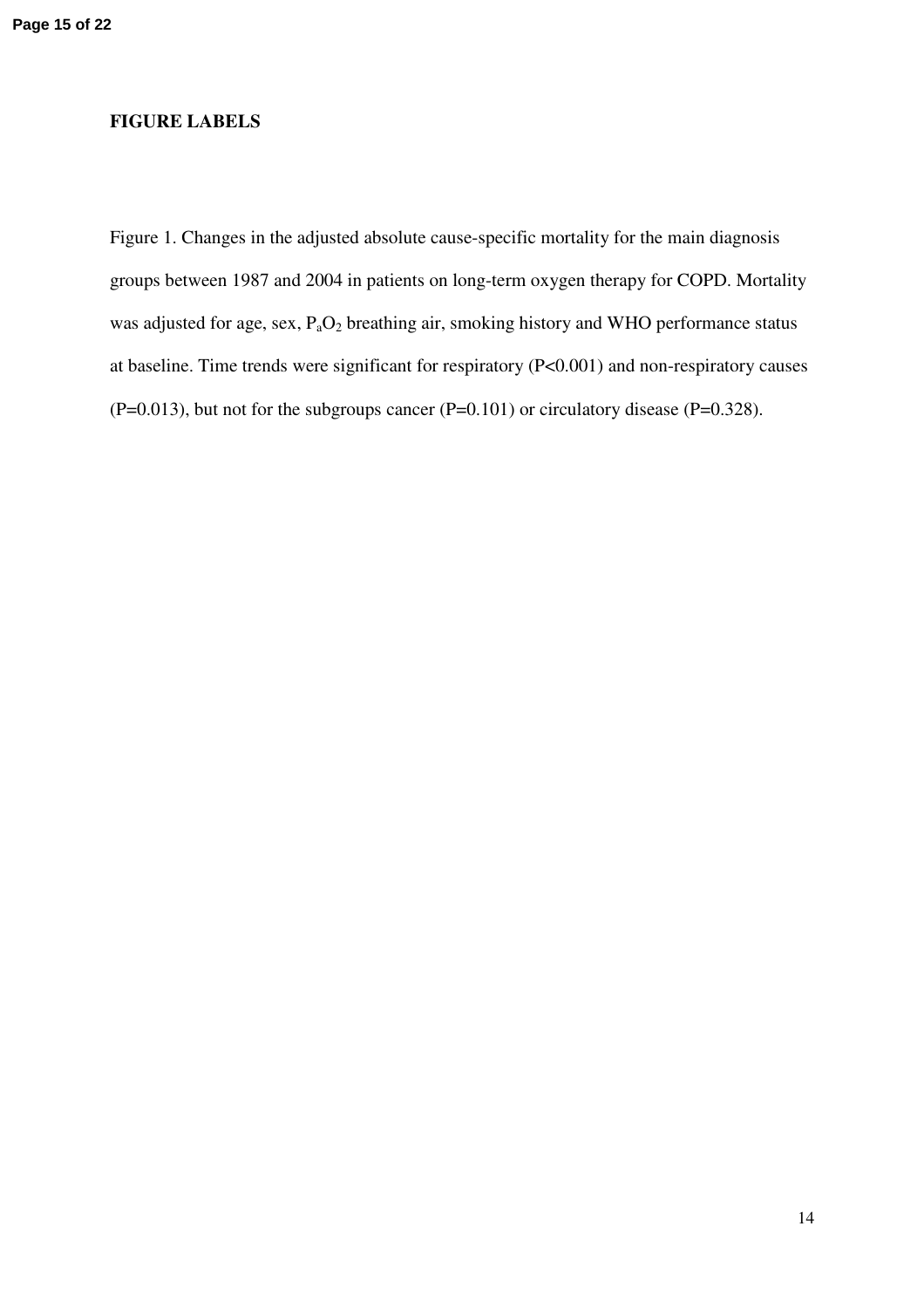# **TABLES**

# **Table 1. Baseline characteristics for 7,628 patients starting long-term oxygen therapy for**

# **COPD 1987-2004**

| <b>Characteristics</b> | Start year 1987, | Start year 2004, | <b>Annual</b>          | 95% CI                 |
|------------------------|------------------|------------------|------------------------|------------------------|
|                        | $n=166$          | $n=593$          | change                 |                        |
| Age, years             | $65.8 \pm 8.2$   | $73.9 \pm 8.2$   | $0.41^{\circ}$         | 0.37, 0.46             |
| Female, %              | 42               | 56               | $1.03^{b}$             | 1.02, 1.04             |
| $P_aO_2$ air, kPa      | $6.7 \pm 1.1$    | $6.6 \pm 0.9$    | $-0.0060$ <sup>a</sup> | $-0.011, -$<br>0.0014  |
| $P_{a}CO_{2}$ air, kPa | $6.3 \pm 1.2$    | $6.1 \pm 1.2$    | $-0.0090$ <sup>a</sup> | $-0.015, -$<br>0.0030  |
| $P_aO_2$ oxygen, kPa   | $8.9 \pm 1.2$    | $8.7 \pm 1.0$    | $-0.024$ <sup>a</sup>  | $-0.029, -$<br>0.018   |
| $P_aCO_2$ oxygen, kPa  | $6.5 \pm 1.3$    | $6.4 \pm 1.2$    | $-0.0089$ <sup>a</sup> | $-0.015, -$<br>0.0029  |
| FEV <sub>1</sub> , L   | $0.8 \pm 0.4$    | $0.8 \pm 0.5$    | $0.0070^{\rm a}$       | 0.0045,<br>0.0093      |
| FVC, L                 | $1.9 \pm 0.8$    | $1.8\pm0.8$      | $-0.0029$ <sup>a</sup> | $-0.0073, -$<br>0.0015 |
| Oxygen dose, L/min     | $1.3 \pm 0.7$    | $1.6 \pm 0.9$    | $0.0058$ $^{\rm a}$    | 0.0017,                |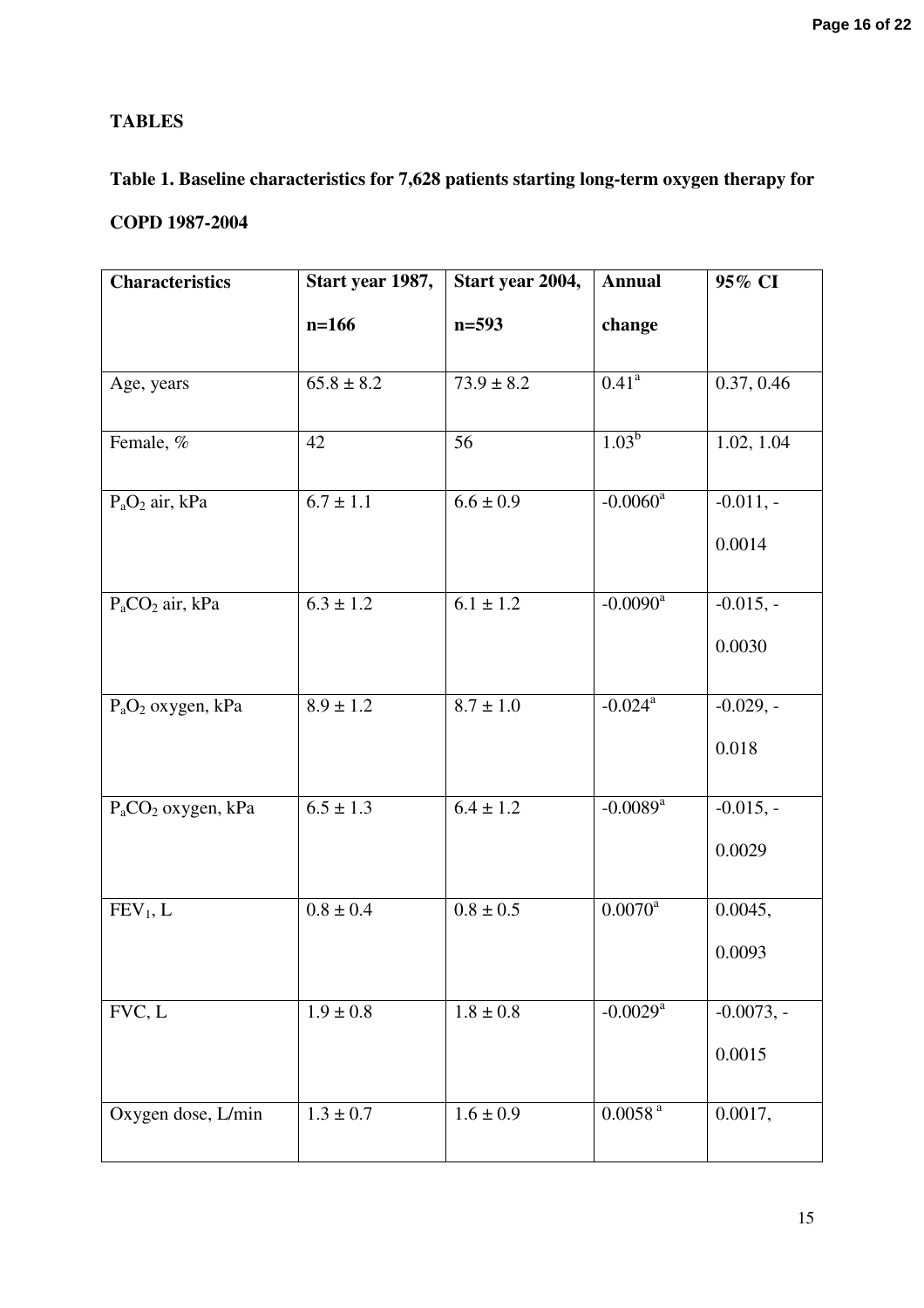|                        |                 |                |                       | 0.0099      |
|------------------------|-----------------|----------------|-----------------------|-------------|
| Oxygen duration, h/24h | $18.4 \pm 3.6$  | $17.5 \pm 3.1$ | $-0.055$ <sup>a</sup> | $-0.070, -$ |
|                        |                 |                |                       |             |
|                        |                 |                |                       | 0.039       |
| Smoking history, %     |                 |                |                       |             |
| Never                  | $5\overline{)}$ | 5              | ${\rm NS}$            |             |
|                        |                 |                |                       |             |
| Past                   | 89              | 91             | $1.02^b$              | 1.00, 1.04  |
|                        |                 |                |                       |             |
| Current                | 6               | $\overline{4}$ | $0.94^{b}$            | 0.92, 0.94  |
| WHO performance        |                 |                |                       |             |
| status, %              |                 |                |                       |             |
|                        |                 |                |                       |             |
| $0 - 1$                | 53              | 44             | $0.95^{b}$            | 0.94, 0.96  |
| $2 - 4$                | 45              | 48             | $1.01^b$              | 1.00, 1.02  |
|                        |                 |                |                       |             |
| Missing                | $\overline{2}$  | 8              | $1.26^{b}$            | 1.22, 1.30  |
|                        |                 |                |                       |             |

Data presented as mean  $\pm$  SD or percentages. WHO performance status is a five point scale (0=fully active; 1=symptomatic but completely ambulatory; 2=cannot work, ambulatory  $\geq$ 50% of the day; 3=capable of only limited self-care, ambulatory < 50% of the day; 4=completely disabled).

<sup>a</sup> Mean increase per year.

<sup>b</sup> Mean increase in odds per year.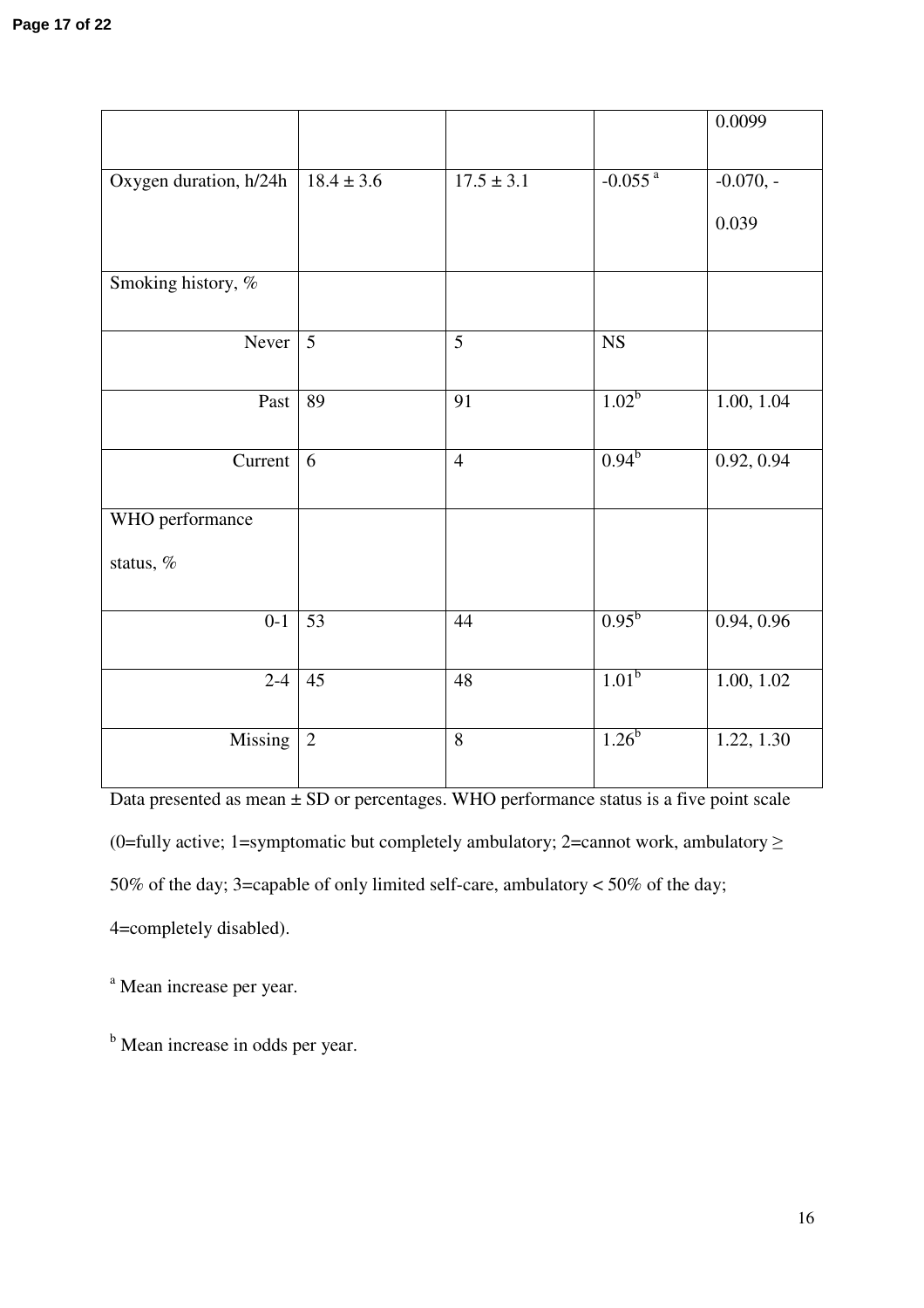# **Table 2. Cox-regression of the overall mortality rate in patients starting LTOT for**

## **COPD 1987-2004**

| <b>Characteristics</b> | <b>Hazard ratio</b> | 95% CI          | <b>P-value</b> |
|------------------------|---------------------|-----------------|----------------|
|                        |                     |                 |                |
| Age                    | 1.033               | $1.029 - 1.037$ | < 0.001        |
|                        |                     |                 |                |
| Female                 | 0.797               | $0.753 - 0.844$ | < 0.001        |
|                        |                     |                 |                |
| $P_aO_2$ air           | 0.893               | $0.866 - 0.921$ | < 0.001        |
|                        |                     |                 |                |
| WHO status 1           | 1.374               | $1.162 - 1.623$ | < 0.001        |
|                        |                     |                 |                |
| WHO status 2           | 1.987               | $1.677 - 2.354$ | < 0.001        |
|                        |                     |                 |                |
| WHO status 3           | 2.989               | $2.493 - 3.584$ | < 0.001        |
|                        |                     |                 |                |
| WHO status 4           | 4.470               | $3.300 - 6.054$ | < 0.001        |
|                        |                     |                 |                |
| Past smoking           | 1.041               | $0.931 - 1.162$ | 0.481          |
|                        |                     |                 |                |
| Current smoking        | 1.287               | $1.067 - 1.553$ | 0.008          |
|                        |                     |                 |                |
| Start year             | 0.998               | $0.991 - 1.005$ | 0.521          |
|                        |                     |                 |                |

 $\overline{\text{Definition of abbreviations: CI = confidence interval; WHO status = WHO performance}}$ status (0=fully active; 1=symptomatic but completely ambulatory; 2=cannot work, ambulatory  $\geq 50\%$  of the day; 3=capable of only limited self-care, ambulatory < 50% of the day; 4=completely disabled).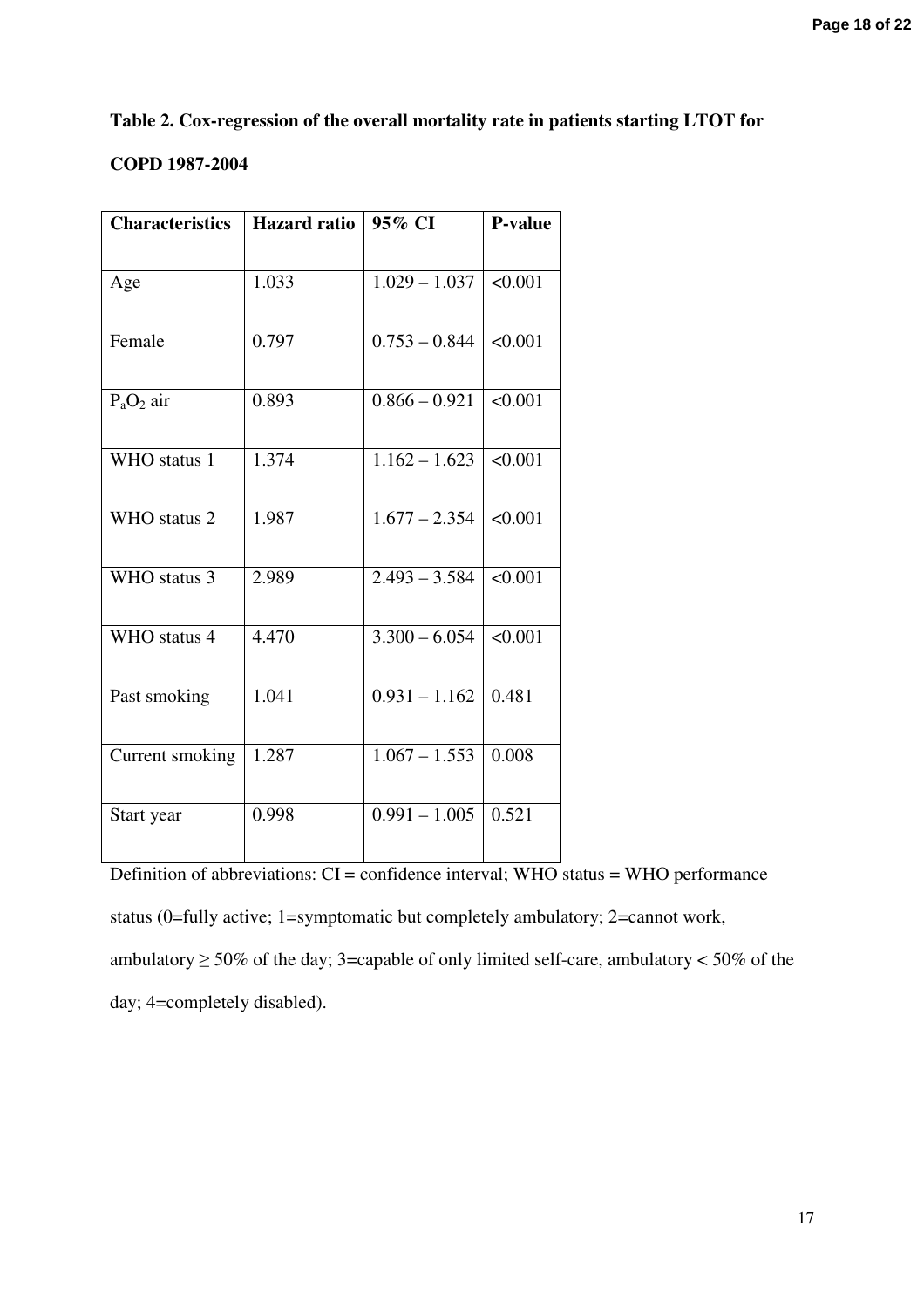# **Table 3. Changes in crude and adjusted absolute cause-specific mortality in patients starting LTOT for COPD 1987-2004**

|                    | Crude annual     | $95\%$    | $P-$           | <b>Adjusted annual</b> | 95%       | $P-$      |
|--------------------|------------------|-----------|----------------|------------------------|-----------|-----------|
|                    | increase $(\% )$ | CI        | value          | increase $(\%)^*$      | CI        | value     |
| <b>Respiratory</b> | $-2.7$           | $-3.3,-$  | $\sqrt{0.001}$ | $-3.8$                 | $-4.5, -$ | < 0.001   |
|                    |                  | 2.0       |                |                        | 3.1       |           |
| COPD               | $-1.9$           | $-2.6, -$ | < 0.001        | $-3.0$                 | $-3.8, -$ | < 0.001   |
|                    |                  | 1.2       |                |                        | $2.2\,$   |           |
| All non-           | 5.1              | 0.4,      | 0.031          | 6.3                    | 1.3,      | 0.013     |
| respiratory        |                  | 9.8       |                |                        | 11.5      |           |
| <b>Circulatory</b> | 2.8              | 1.3,      | < 0.001        | 0.8                    | $-0.8,$   | 0.328     |
|                    |                  | 4.3       |                |                        | 2.4       |           |
| Ischemic heart     | 2.7              | 0.1,      | 0.006          | 1.3                    | $-0.9,$   | 0.246     |
| disease            |                  | 4.7       |                |                        | 3.5       |           |
| Heart failure      | 2.3              | $-1.7,$   | 0.260          | $-1.9$                 | $-5.9,$   | 0.373     |
|                    |                  | 6.5       |                |                        | 2.3       |           |
| <b>Cancer</b>      | $-1.6$           | $-3.5,$   | 0.094          | $-1.8$                 | $-4.0,$   | 0.101     |
|                    |                  | 0.2       |                |                        | 0.4       |           |
| Lung cancer        | $-3.4$           | $-5.7,-$  | 0.004          | $-3.1$                 | $-5.8, -$ | 0.031     |
|                    |                  | 1.1       |                |                        | 0.3       |           |
| <b>Digestive</b>   | 7.8              | 1.9,      | 0.009          | $7.5\,$                | 1.4,      | $0.016\,$ |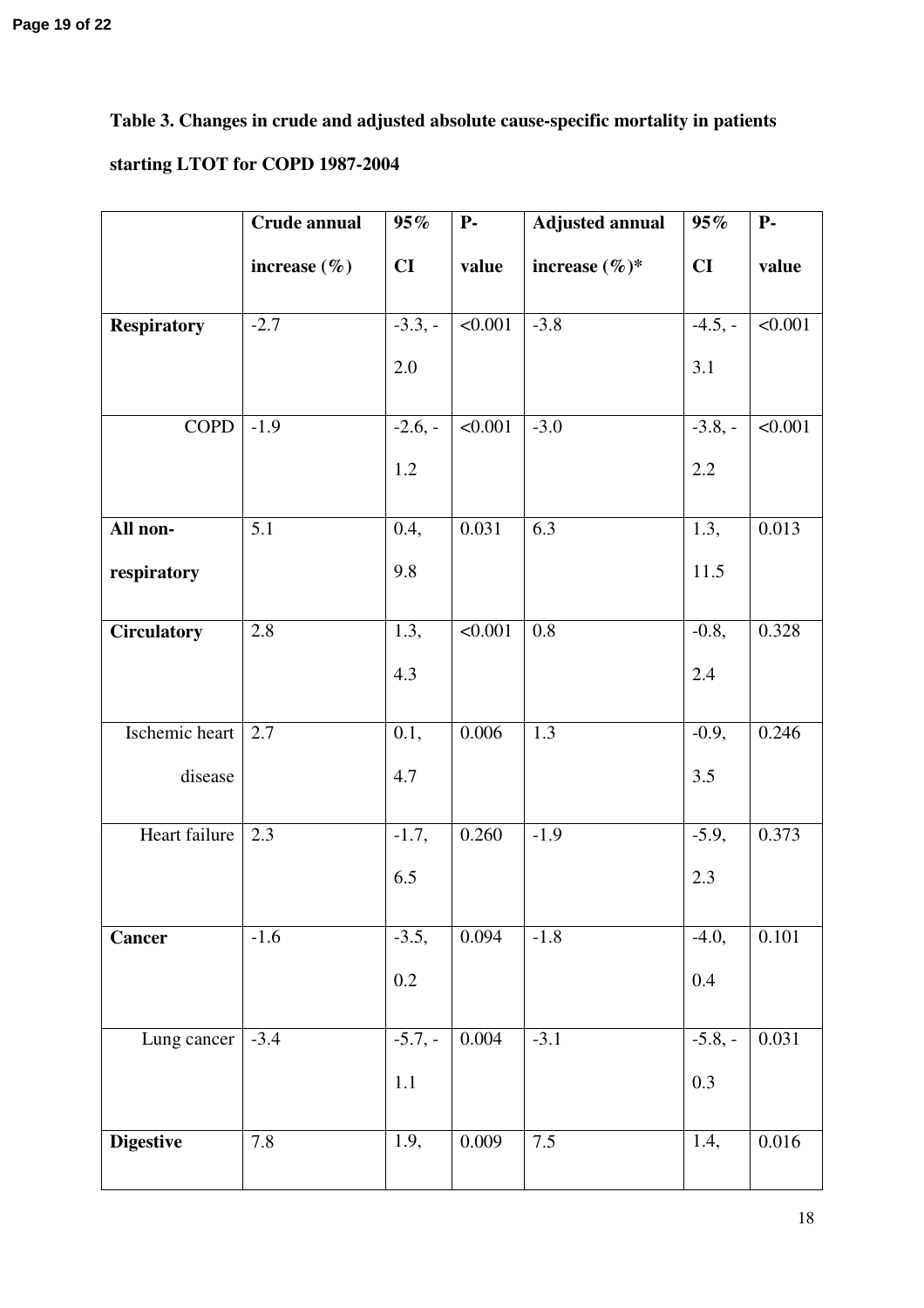|                    |   | 14.0 |                           |     | 14.1               |  |
|--------------------|---|------|---------------------------|-----|--------------------|--|
|                    |   |      |                           |     |                    |  |
| $\sim$ $\sim$<br>. | . |      | $\sim$ $\sim$ $\sim$<br>. | ___ | .<br>$\sim$ $\sim$ |  |

 $\frac{1}{1}$  \* Increase in absolute risk of death per year, adjusted for age, sex,  $P_aO_2$  breathing air,

smoking history and WHO performance status at baseline.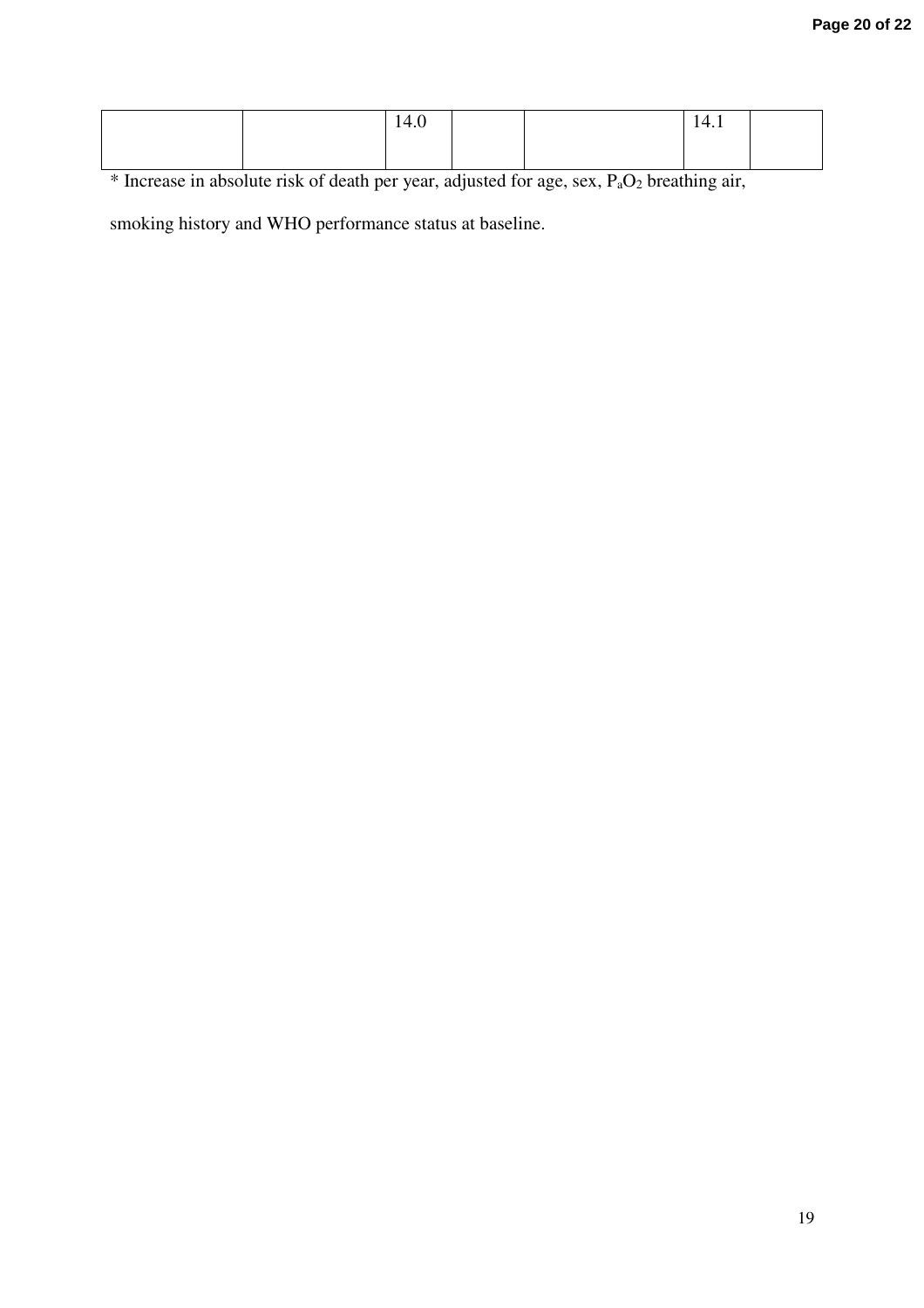|                        | Annual increase in SMR $(\%)^*$ | 95% CI       | <b>P-value</b> |
|------------------------|---------------------------------|--------------|----------------|
|                        |                                 |              |                |
| <b>Respiratory</b>     | 1.6                             | 0.1, 2.3     | < 0.001        |
|                        |                                 |              |                |
| <b>COPD</b>            | $-2.3$                          | $-3.1, -1.5$ | < 0.001        |
|                        |                                 |              |                |
| <b>Circulatory</b>     | 7.3                             | 5.4, 9.2     | < 0.001        |
|                        |                                 |              |                |
| Ischemic heart disease | 13.6                            | 10.9, 16.4   | < 0.001        |
|                        |                                 |              |                |
| Heart failure          | $-0.8$                          | $-5.3, 4.0$  | 0.739          |
|                        |                                 |              |                |
| Cancer                 | $-0.2$                          | $-2.4, 2.2$  | 0.890          |
|                        |                                 |              |                |
| Lung cancer            | $-4.7$                          | $-7.5, -1.9$ | 0.001          |
|                        |                                 |              |                |
| <b>Digestive</b>       | 12.4                            | 4.8, 20.5    | 0.001          |
|                        |                                 |              |                |
| <b>All causes</b>      | 6.1                             | 5.4, 6.8     | < 0.001        |
|                        |                                 |              |                |

# **Table 4. Changes in excess mortality in patients starting LTOT for COPD 1987-2004**

Definition of abbreviations: SMR = standardized mortality ratio

\* Increase in SMR per calendar year, adjusted for age and sex.